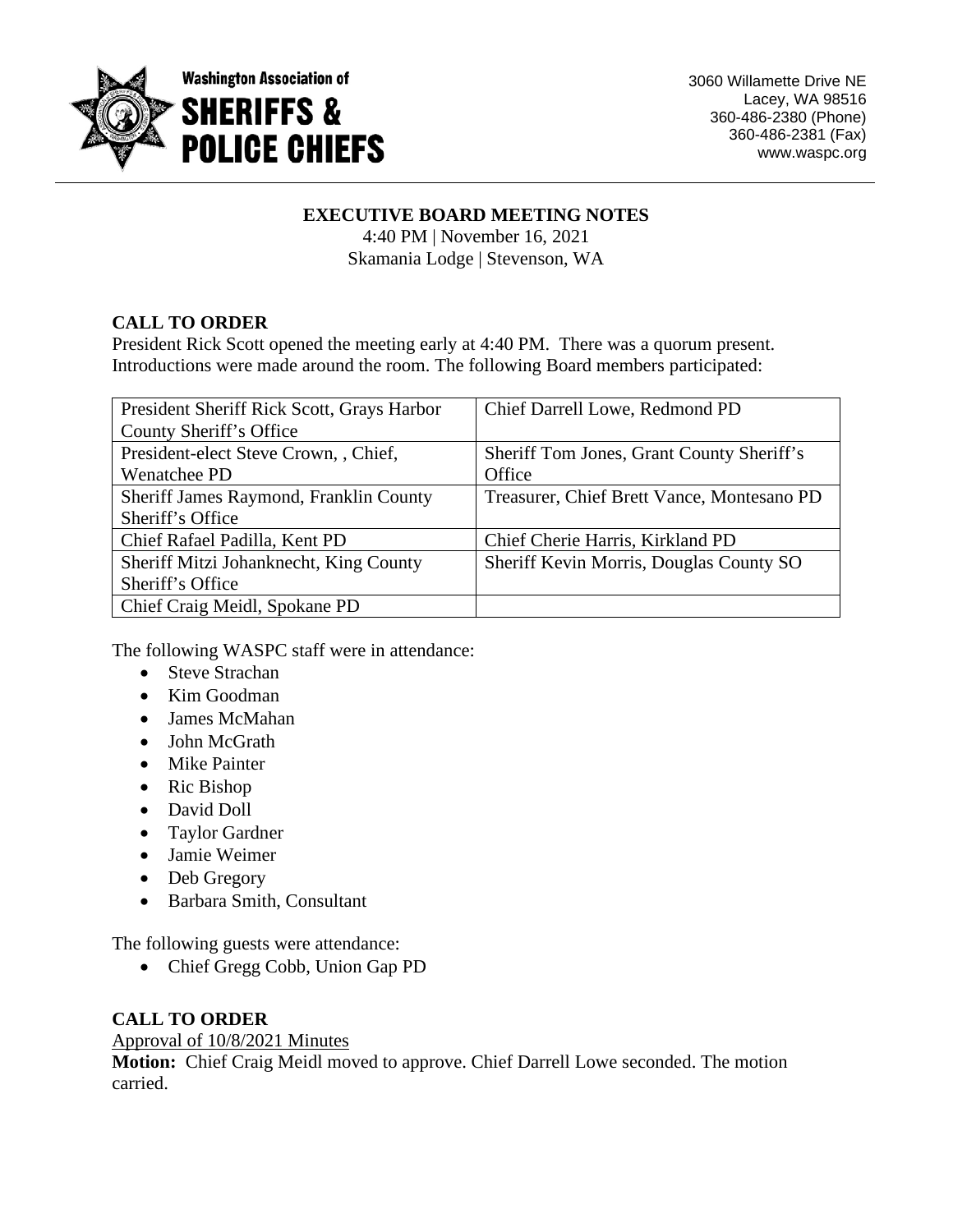### **REPORTS**

Finance & Personnel Committee Report

#### **Financial Statements**

Statements presented through August 31, 2021 - No substantial changes since our report at the retreat last month. Comments will be brief.

#### *Statement of Financial Position*

Operating cash continues to be adequate for operations. We continue to transfer \$50K into our investment account each quarter.

### *Statements of Activities and Changes in Net Assets and Schedule of Functional Expenses*

Association and programmatic activities experienced the expected COVID19 related impacts to expenses such as travel, conference registration fees, etc. The most significant pandemic related impact to the financial statements was the 2020 spring conference cancellation and the 2020 fall virtual conference. The 2021 spring conference brought us back together for an in-person experience but did not include a vendor show which provides the general fund a substantial amount of revenue. Our vendors have continued to support the association through sponsorships. We expect to hold a vendor exhibition at the 2022 spring conference.

Expenditures: Check number 43774 through 43867 (9/30/21-11/1/21) for \$1,453,355.67

# **Motion: Sheriff Tom Jones moved to approve. Sheriff Kevin Morris seconded. The motion to approve carried.**

#### **Proposed 2022 General Fund Budget**

The Finance Committee reviewed the presented proposal in detail at their meeting on November 15, 2021. A summary version is presented below for review.

#### **Revenues/Expenses:**

The 2022 estimated electronic monitoring revenue is a reduction from the 2021 budget. The DOC continues to make a verbal commitment to increase the monitoring of the GRE population but it has not materialized. The 2022 revenue estimate is in line with pre-pandemic monitoring population levels. Monitoring expenses (paid to our vendors) were lowered to match the expected reduction in electronic monitoring revenue.

The sales revenue category includes our office space rental income. The lease space on the first floor is currently partially occupied by the Thurston County Prosecutor's office. The Children's Advocacy Center of Washington moved out in November 2021.

The budget includes increases in estimated conference revenues and expenses. We are planning to return to the full in-person with vendor exposition model.

Other revenue adjustments for the 2022 budget include changes for the unrealized gain/loss and expected interest income from the investment account. We continue to add \$50K per quarter to our account.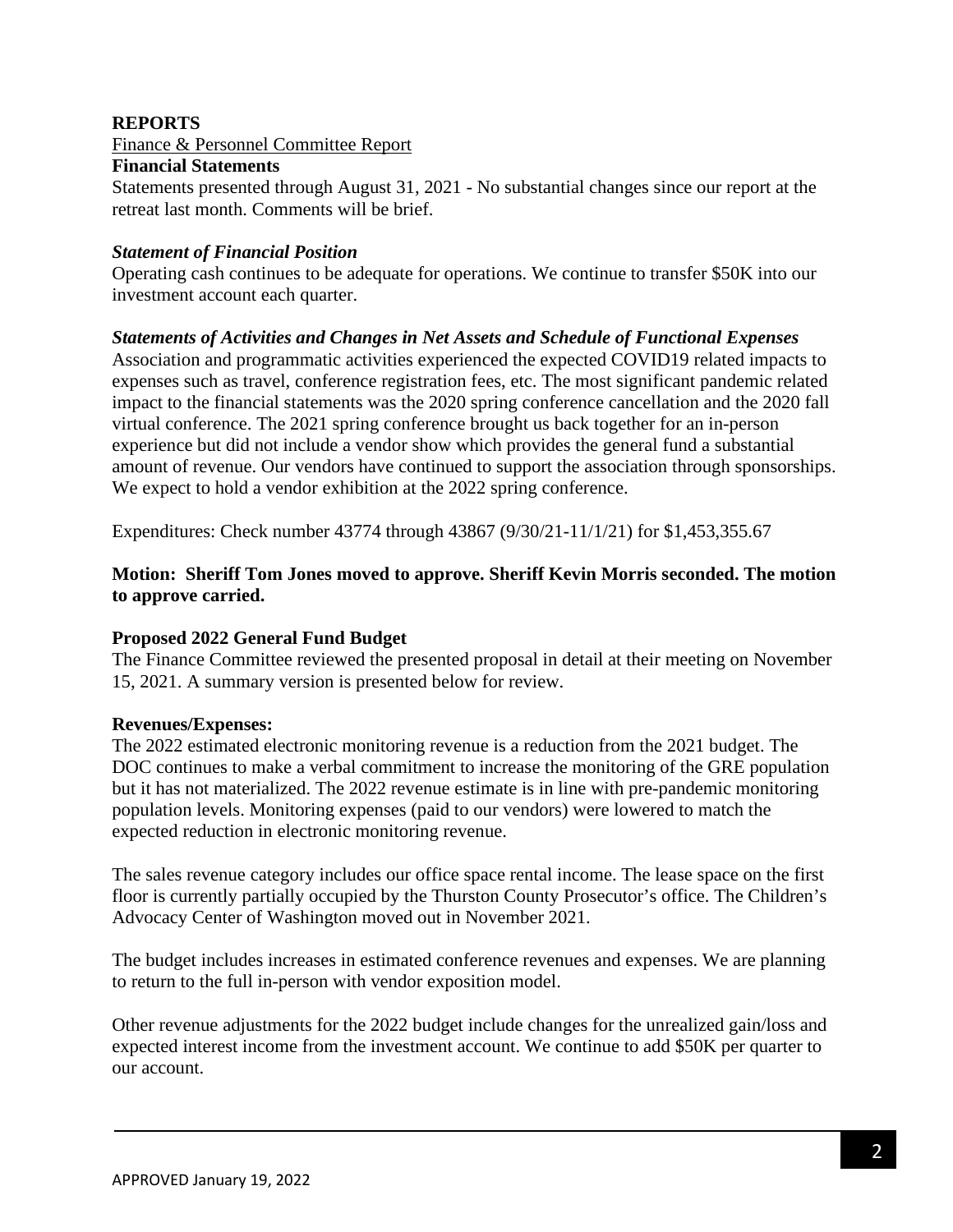Salaries/Benefit Expenses – The 2022 budget includes the new Training & Education Coordinator position as well as planned contractual increases for the Policy Director. Professional fees expense category includes budgeted amounts for our e-training platform, our communications contract, the Behind the Badge/social media support, as well as legal and audit services. The major component in this category is the fee paid for the jail data extract \$556K.

### Other notes:

Increases in travel, conferences, supplies, relate to expected activities that will resume as the pandemic restrictions continue to ease.

Commercial insurance rates and the addition of multimedia content liability coverage result in an increased 2022 insurance expenses budget.

### **Motion: Chief Steve Crown moved to approve the 2022 General Fund budget as presented. Sheriff James Raymond seconded. The motion to approve carried.**

#### **Grant Requests**

The WASPC Grant committee along with the Finance Committee recommend the following agencies receive up to \$4000 to each to assist with LEMAP expenses:

- Kittitas County Sheriff's Office
- Enumclaw Police Department

### **Motion: Chief Rafael Padilla moved to approve. Chief Darrell Lowe seconded. The motion to approve carried.**

#### **Donation Request**

We received a request from the WA Law Enforcement Exploring Advisors \$2000. The letter is included in your packet after the itemized expenditures.

### **Motion: Chief Craig Meidl moved to approve. Chief Darrell Lowe seconded. The motion to approve carried.**

The Garfield County Sheriff's Office received a scholarship for their undersheriff, Calvin Dansereau, to attend the fall conference.

#### OLD BUSINESS

• Principles for Community Trust – The current Principles document, under Behavioral Health, was revised based on conversations and input from the Board at their October 8, 2021 meeting.

### **Motion: Sheriff Kevin Morris moved to approve the revised document as presented. Chief Brett Vance seconded. The motion to approve carried.**

• 2022 WASPC Legislative Agenda – James McMahan, WASPC Policy Director, summarized the annual process for developing the legislative agenda. The proposed agenda is being recommended for approval by the Board, with a further recommendation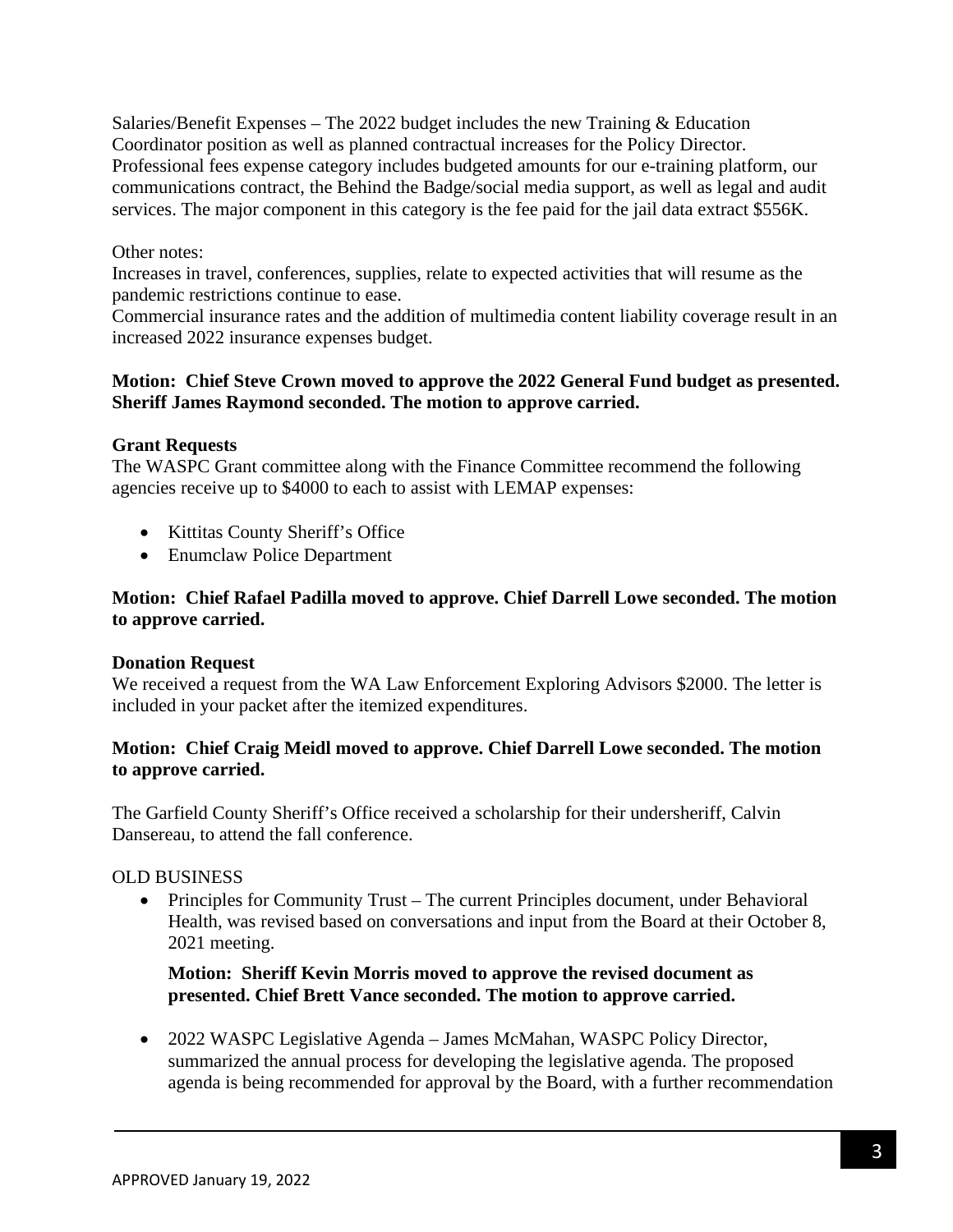that it be presented to the membership at the General Business meeting on Wednesday, November 17, 2021 for approval.

**Motion: Sheriff Tom Jones moved to approve the 2022 WASPC Legislative Agenda with a recommendation that it move to the 11/17/2021 General Business for final adoption by WASPC membership. It was seconded by Sheriff Kevin Morris. The motion to approve and move the proposed 2022 WASPC Legislative Agenda to the membership for final approval carried.**

### **NEW BUSINESS**

Approval of Accredited Agencies—Mike Painter

- Re-Accrediting Agencies
	- o Bainbridge PD
	- o Chehalis PD
	- o Hoquiam PD
	- o Kent Jail
	- o Medina PD
	- o Mercer Island PD
	- o University of Washington PD
- New/returning Accrediting Agencies
	- o Centralia PD
	- o Clyde Hill PD
	- o Port Orchard PD
	- o Tukwila PD

# **Motion: Chief Brett Vance moved to approve the list of agencies as submitted. Sheriff James Raymond seconded. The motion to approve carried.**

#### Approval of New & Revised Accreditation Standards

As recommended by the Professional Services Committee, Mike Painter outlined a number of changes being submitted to the Board for approval. There were seven new standards, one standard that was divided into two and one that has been removed.

### **Motion: Sheriff Tom Jones moved to approve. Chief Steve Crown seconded. The motion carried.**

Sheriff Jones complimented Mike on the great job he does with the accreditation program.

#### Consideration of PowerDMS Exclusive/Mandatory Agreement

The Professional Services Committee agreed to move forward with the PowerDMS exclusive/mandatory agreement for use by agencies for their accreditation process. They further agreed that the awarding of grants to agencies to help them offset their costs to participate be folded into WASPC's Grants Committee approval process. On behalf of the Professional Services Committee, Mike recommended that the Executive Board approve their recommendations.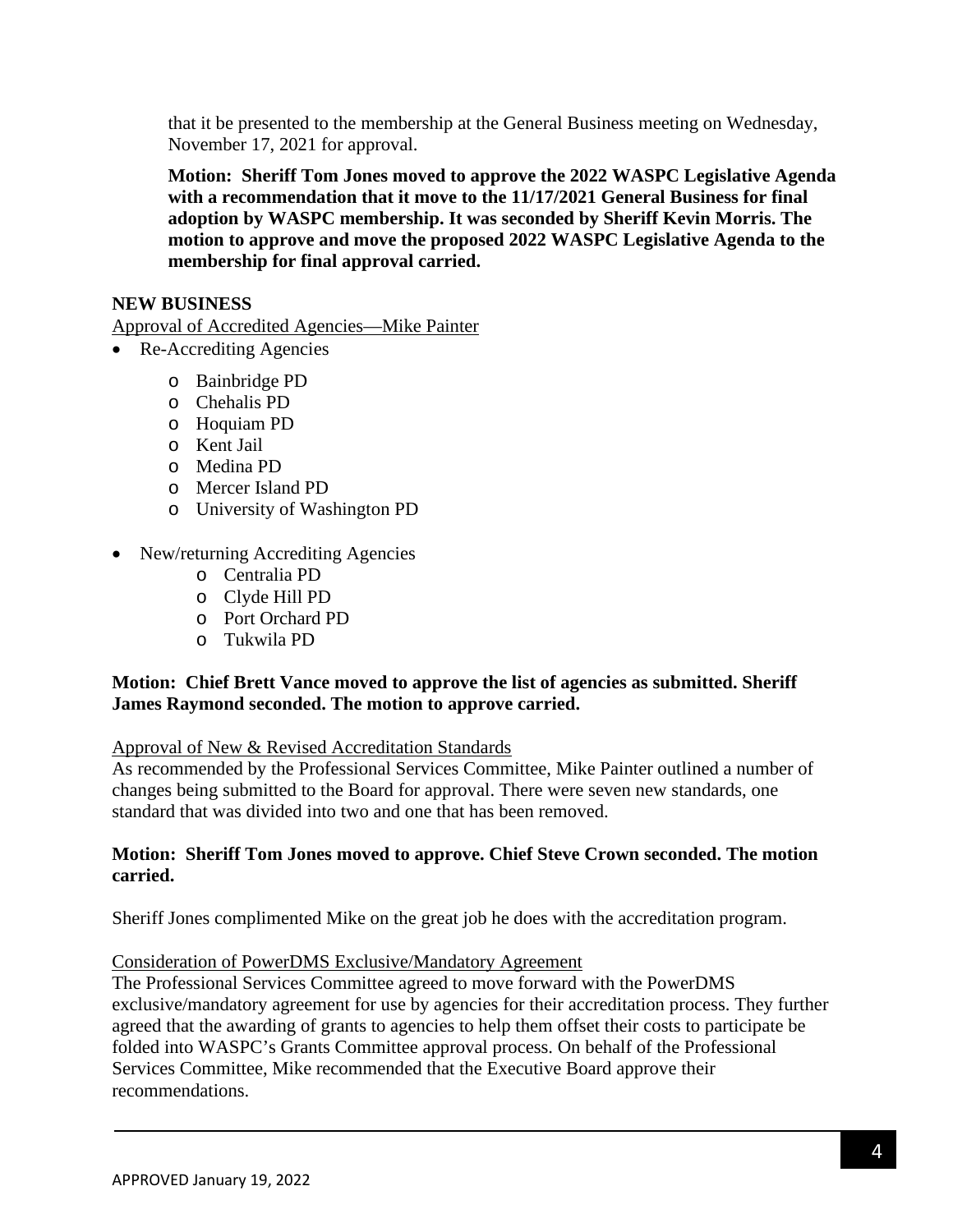# **Motion: Chief Rafael Padilla moved to approve. Sheriff Tom Jones seconded. The motion carried.**

# Proposed Law Enforcement Torch Run 40<sup>th</sup> Anniversary Resolution

A WASPC resolution supporting Washington Special Olympics torch run was last approved in 1993.

### **Motion: Chief Darrell Lowe moved to approve. Chief Craig Meidl seconded. The motion carried.**

#### Proposed Support of the Teems in the Driver Seat Program Resolution

Chief Greg Cobb of Union Gap, on behalf of his Traffic Safety Committee Co-Chair Sheriff Drew Hyer, are recommending the Executive Board's approval of the proposed resolution. It is a peer-to-peer program to get teens to put down their cell phones while driving to help reduce serious fatalities and collisions. The WA State Traffic Safety Commission received a grant to enact this program and is seeking WASPC's support.

### **Motion: Chief Brett Vance moved to approve. Chief Steve Crown seconded. The motion carried.**

#### Conference Venues

WASPC's confirmed meeting venues are Skamania Lodge for fall 2022 and the Spokane Convention Center for the spring 2022 and 2023 conferences. That is all that we currently have booked. Kim Goodman, WASPC Chief of Staff, noted this is on our agenda to start mapping out future locations. We will likely continue to go to Spokane for the spring expo and conference, but we're looking for ways to move the fall conference venue around to different locations. We would like to go to the Tri Cities for a fall conference and Wenatchee has reached out to us as well. This is just an informational item for the Board for now, and staff will bring back recommendations at a future meeting.

Executive Director Update

- Steve Strachan thanked Sheriff Johanknecht for her service on the Board. He noted that she has served her long career in law enforcement with dignity and respect.
- The new Benton County Sheriff, Tom Croskrey, is here at the conference.
- Steve asked Chief Sam White to give an update on the Missing and Murdered Indigenous Women's Task Force. Chief White said there will be an open public meeting of the task force on December 2 to get comments and input on their work plan. Then on December 3, the Task Force will meet from 9:00 AM to 5:00 PM. He will have more information available at the January meeting.
- Wellness The Wellness & Resilience Committee met today at conference and presented survey data that we helped the state Department of Health roll out. There was a 10% response rate. Suicide ideation is a topic of concern and the committee will be addressing this. The message for all of us is to keep checking on one another to make sure our law